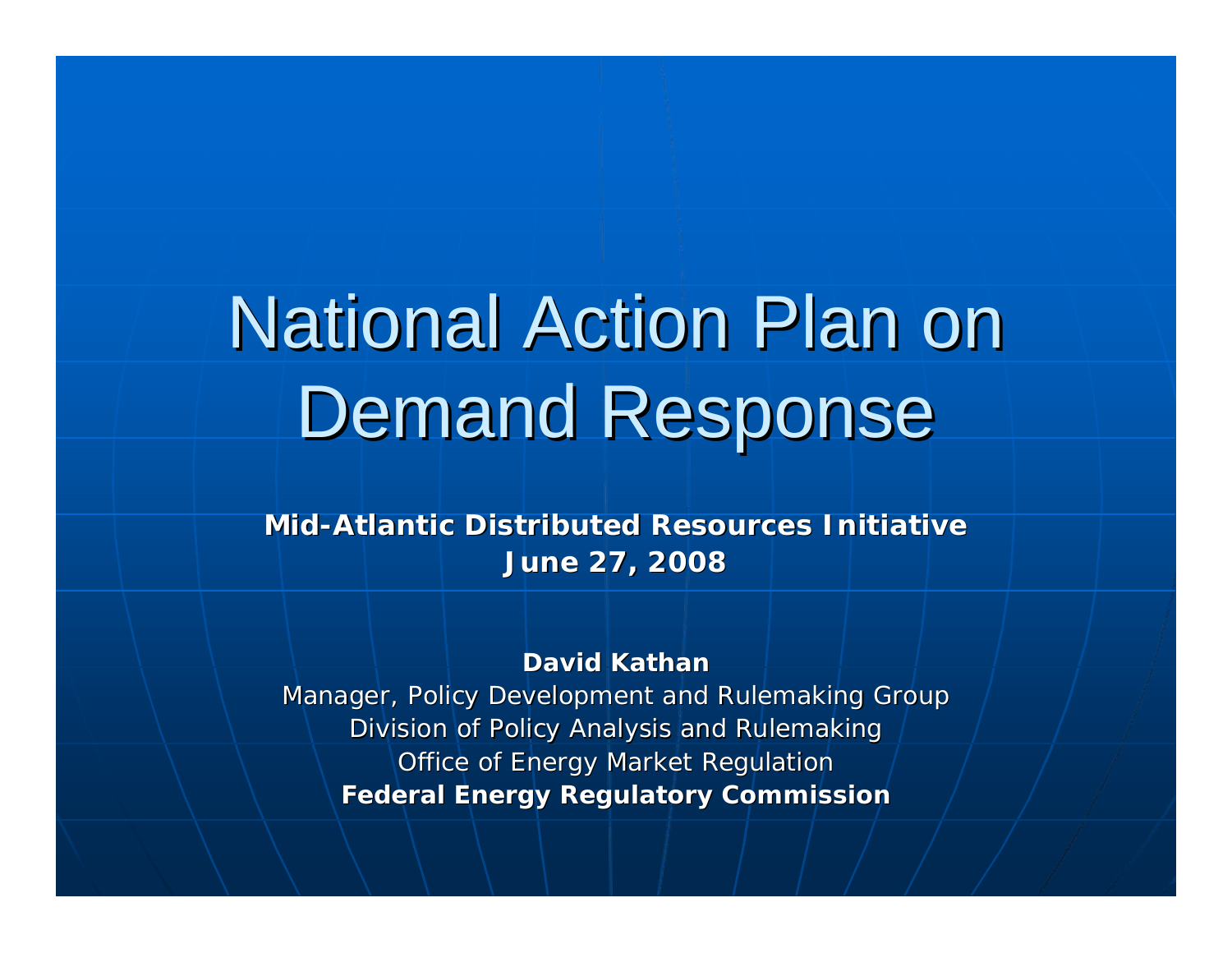#### **Demand Response Statutory Requirements**

Section 529 of Energy Independence & Security Act of 2007 requires FERC to:

 $\blacksquare$ **Conduct a National Assessment of Demand Response (DR)** 

• Due by June 17, 2009

#### $\blacksquare$ **Develop a National Action Plan on Demand Response**

- Solicit input and participation from broad range of stakeholders  $\blacksquare$  Including industry, state utility commissioners, and non-governmental groups
- Identify requirements for technical assistance to states
- Identify requirements for a national communications program
- Identify analytical tools and other support material
- $\blacksquare$ **Rublish the DR National Action Plan Plan** 
	- Include favorable and dissenting comments
	- Due by June 17, 2010
- With DOE, submit National Action Plan With DOE, submit National Action Plan **Implementation Implementation Proposal Proposal** to Congress to Congress
	- **Due by December 17, 2010**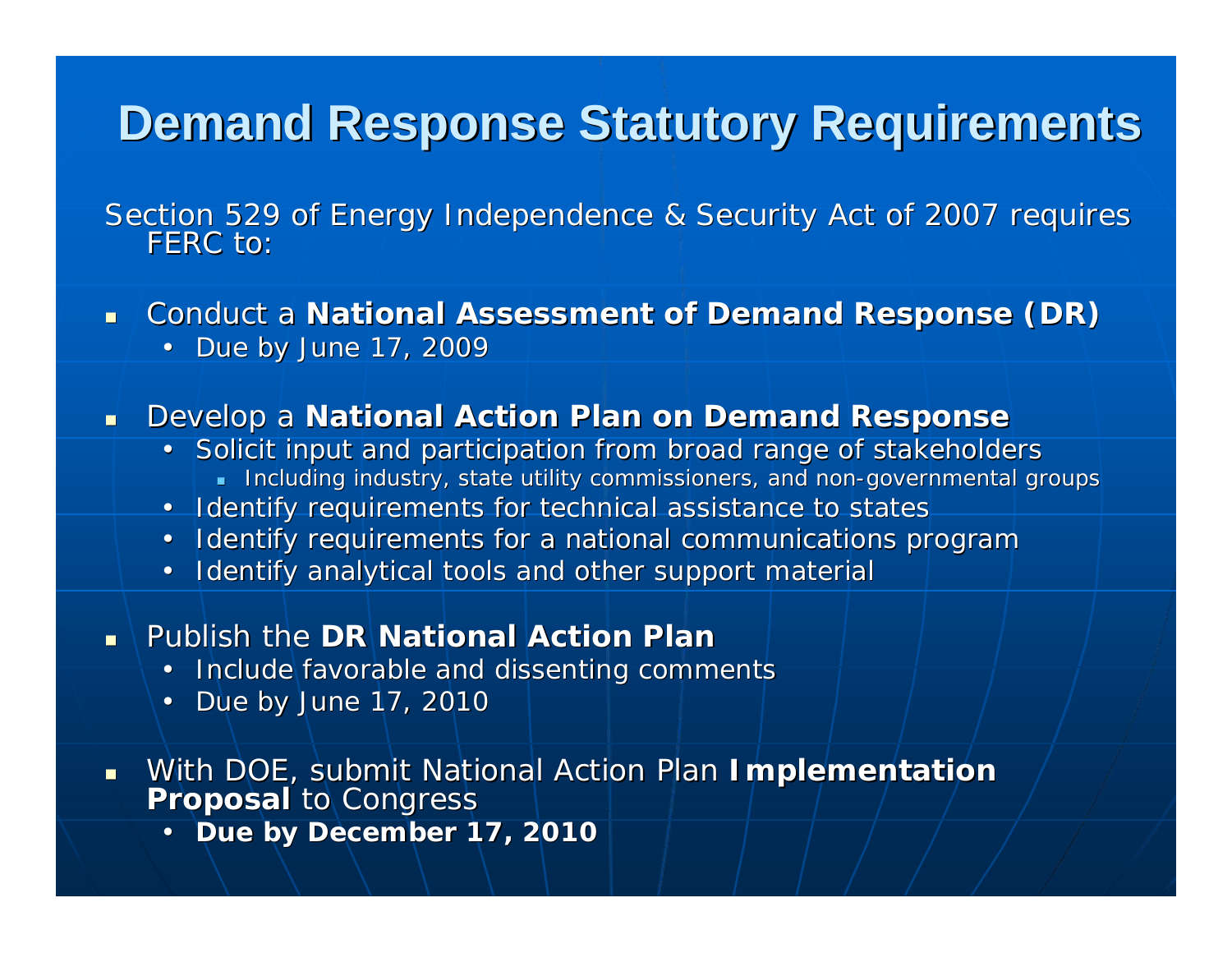### **DR National Action Plan Phase I Work Scope Phase I Work Scope**

- Outreach discussions w/ major stakeholders
- $\blacksquare$ Identify existing resources, programs, tools, and measures
- $\blacksquare$  Develop initial Straw-man Action Plar
- $\blacksquare$ Solicit input on initial Straw-man from stakeholders
- П Revise initial Straw-man based upon:
	- Stakeholder input
	- Information provided by concurrent DR National Assessment

 $\blacksquare$ Release Straw-man National Action Plan for comment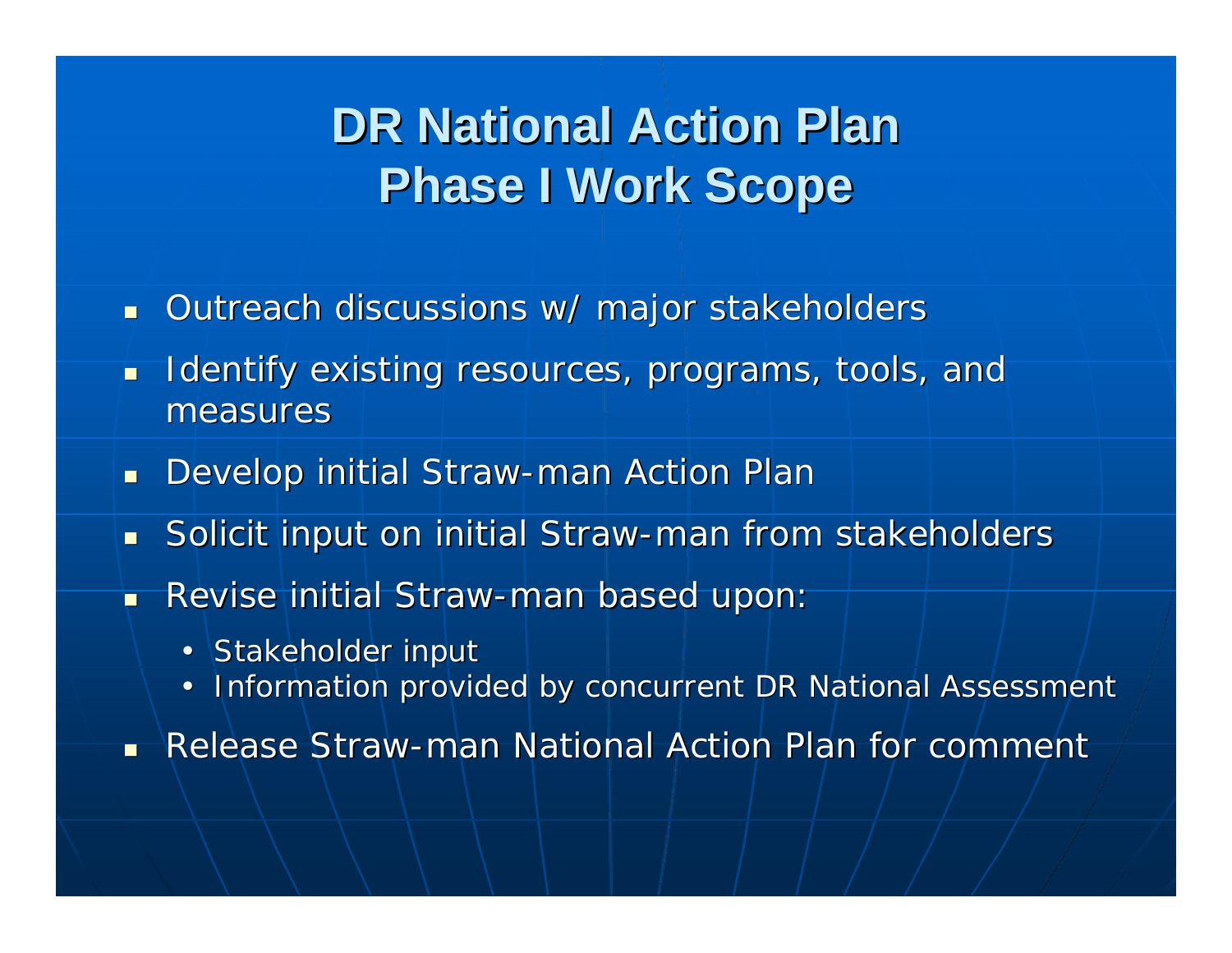### **DR National Action Plan Phase II Work Scope Phase II Work Scope**

- $\blacksquare$ **Conduct DR National Action Plan Technical Conference**
- $\blacksquare$ Develop "optimal solutions" where no consensus found
- $\blacksquare$ Prepare and publicly circulate Draft DR National Action Plan
	- Gather comments
- n. Publish Final DR National Action Plan
	- Incorporate favorable and dissenting comments
	- $By June 2010$
- $\blacksquare$  Submit to Congress, with DOE, proposal to implement  $\blacksquare$ Action Plar
	- By December 2010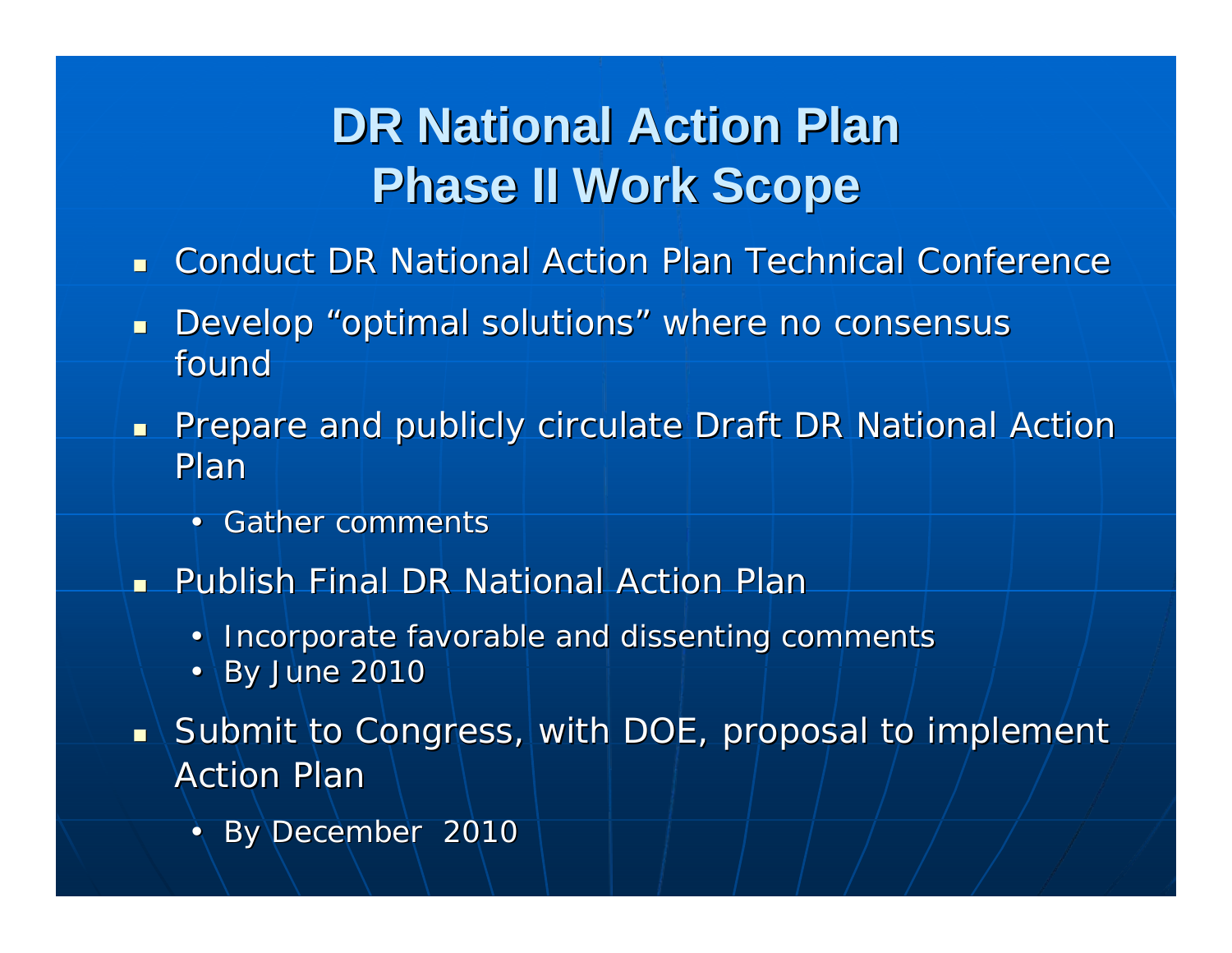#### **DR National Action Plan Key Issues for Outreach and Input Key Issues for Outreach and Input**

- $\blacksquare$ Identify requirements for technical assistance to states
	- What information and tools do states need?
	- How should technical assistance be targeted?
- $\blacksquare$ Identify requirements for a national communications program
	- What is best way to educate customers?
	- How should a national communications program be designed?
- Ù Identify analytical tools and other support material
	- What tools are needed?
	- What tools are currently available?
	- What tools need to be developed?